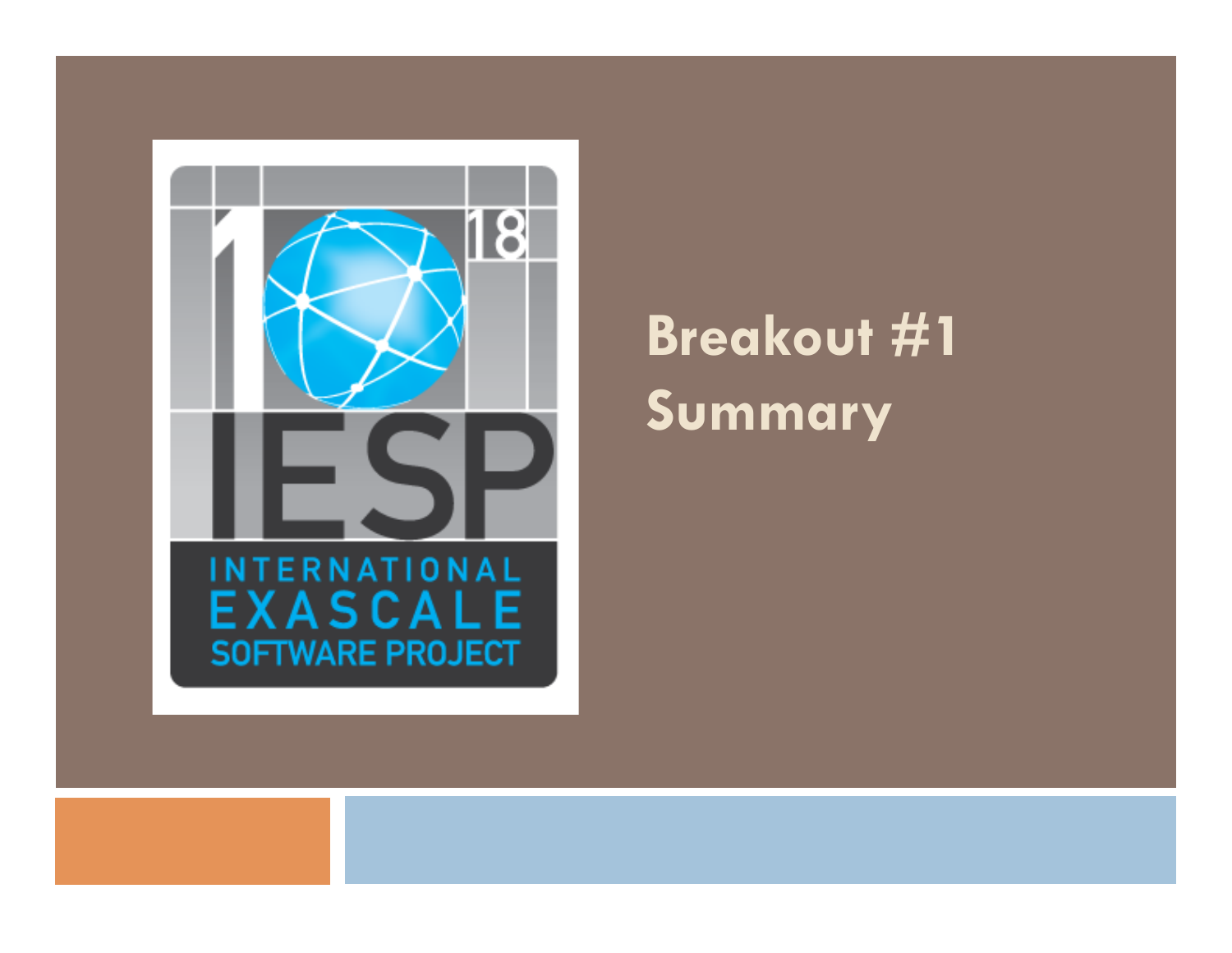# Technical Roadmap Discussion (1/2)

- □ HPC Architecture Roadmap
	- **u** What process do we use to create it?
	- What are the key components that affect software
	- **D** What can we have done by the June meeting, & this year?
	- Who will do it?
	- **D** Multiple paths?
- □ HPC Software Roadmap, Gaps, and CS research strategy
	- **u** What process do we use to create it?
	- **How should we improve software inventory?** (acceptance test data?)
	- $\blacksquare$  What does this community have leverage on (I/O, fault tolerance)
	- What are the key components
	- **D** What can we have done by the June meeting & this year?
	- $\blacksquare$  Who will do it?
	- **How do application teams participate?**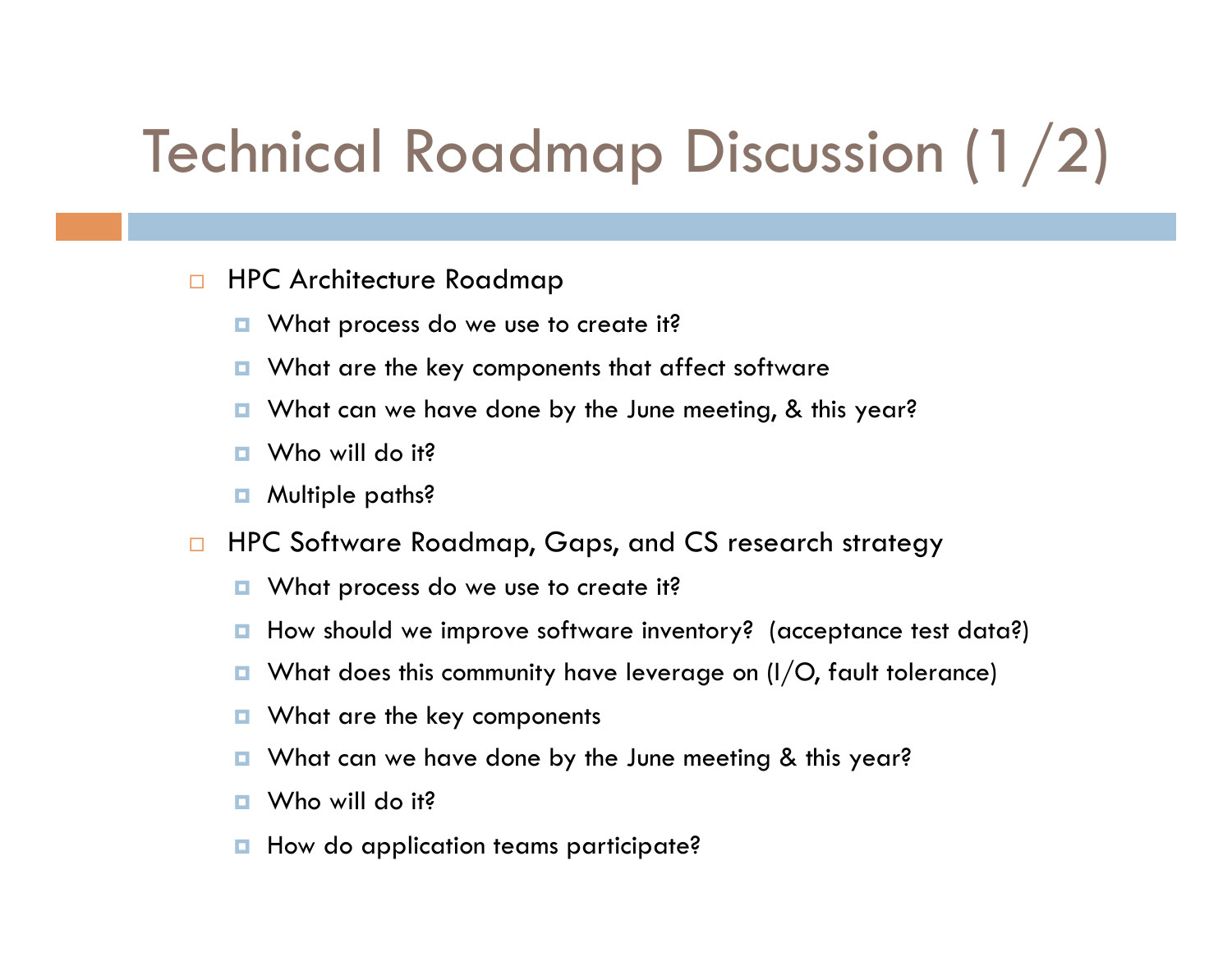# Technical Roadmap Discussion (2/2)

- □ Gather and analyze existing R&D plans for addressing extreme scale
- $\Box$  How does it match with the roadmap?
- □ What is missing?
- $\Box$  With software/hardware co-design, what can we address first?
- $\Box$  What are the key new features that need the most R&D:
	- E.g: power mgmt, multicore tools, math libraries, advanced memory models, etc
- $\Box$  What is unique for our environment? (I/O, prog model)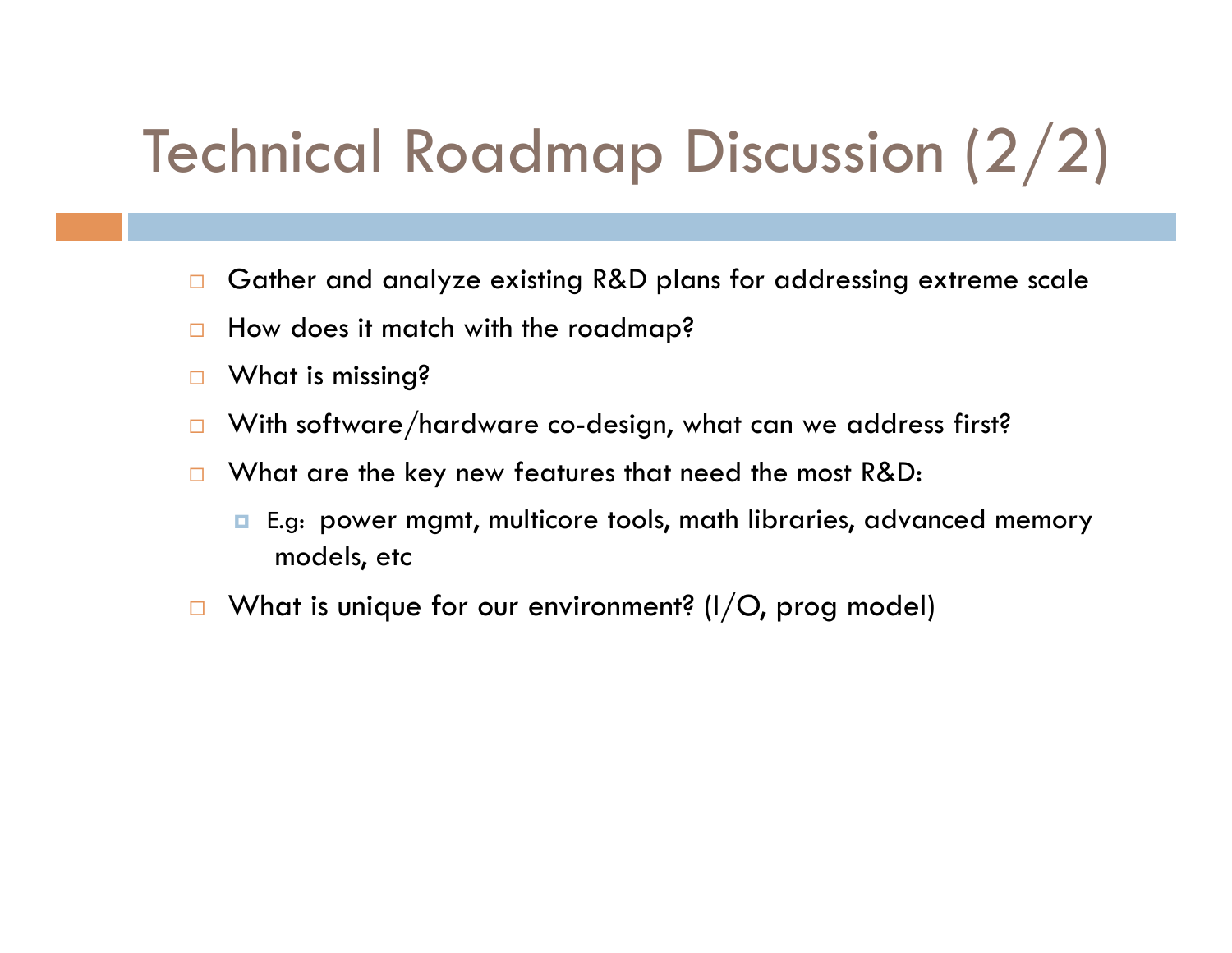### **Discussion**

#### Aims

**E CERN-like approach to development of an exascale** system

vs

**La Loosely coupled research and development** 

- □ Evolution vs Revolution path?
- How broad is the base?
- □ Do we focus on the single node computing model?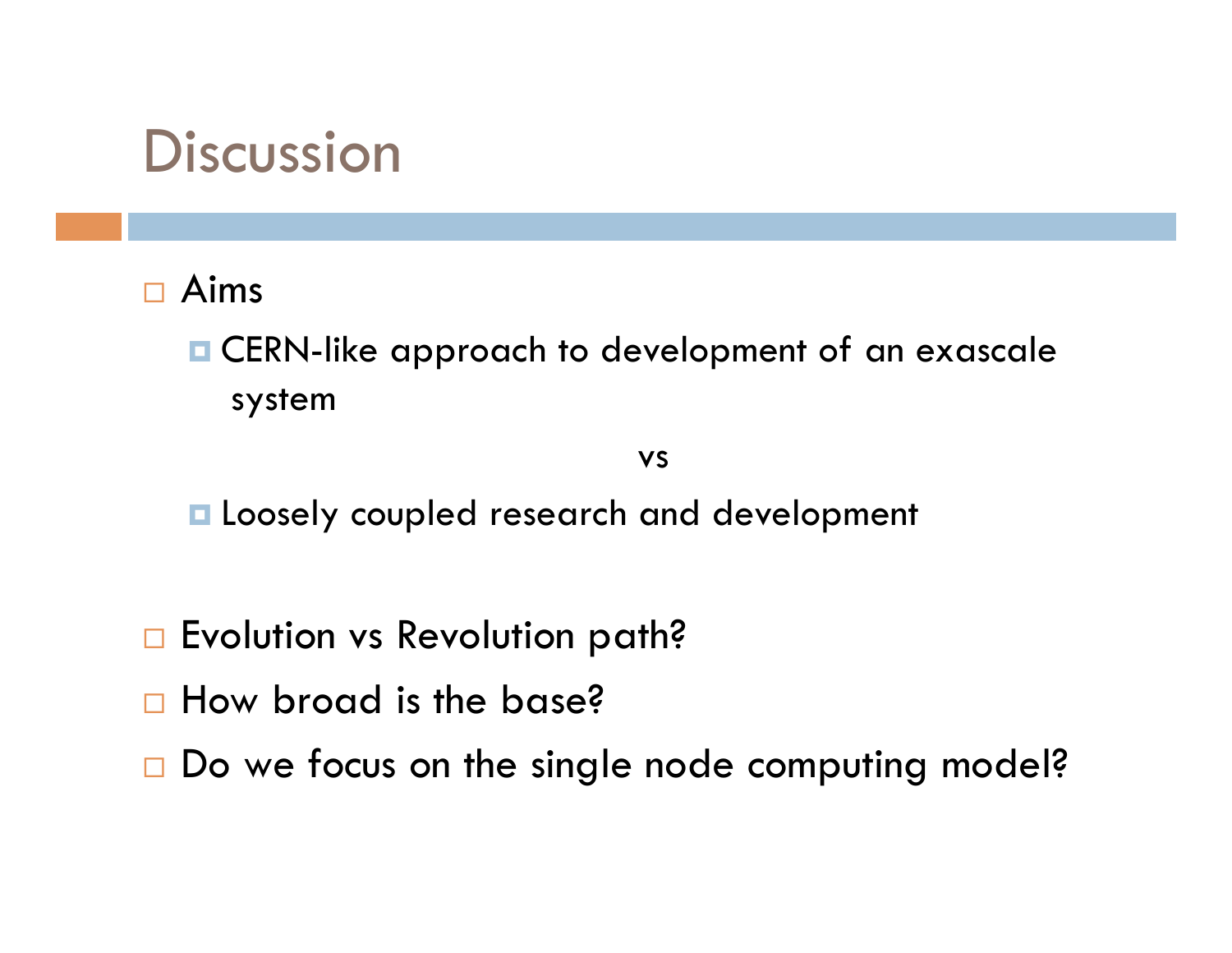#### Discussion cont.

- The user-base we consider will effect the approach if it is only the bleeding edge then many of the things we talked about yesterday are not important.
- Different nations will have different focuses need to identify the specific strategic aims and how they may fit into a technical roadmap.
- $\Box$  For some key exascale applications, flops is not the primary performance metric, eg graphical operations per sec – need to come up with appropriate metrics.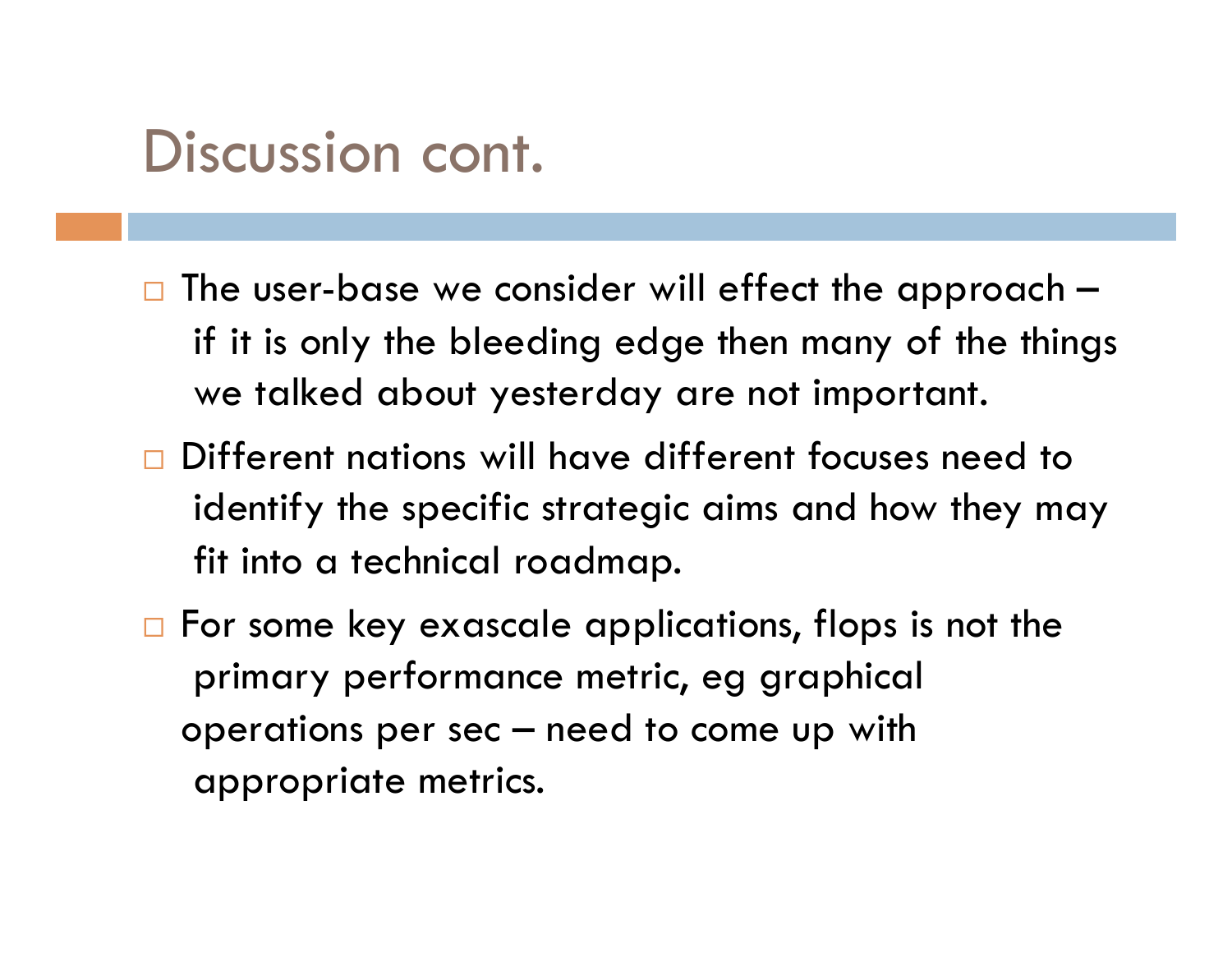#### Discussion cont.

- $\Box$  We should develop a roadmap for the entire ecosystem of exascale leadership systems, petascale departmental, and terascale embedded to reap the broader benefits from the exascale software development.
- $\Box$  We need to identify the key applications to drive the technical roadmap.
- □ Working closely with vendors is key to success and we have the opportunity to develop hardware /software co-design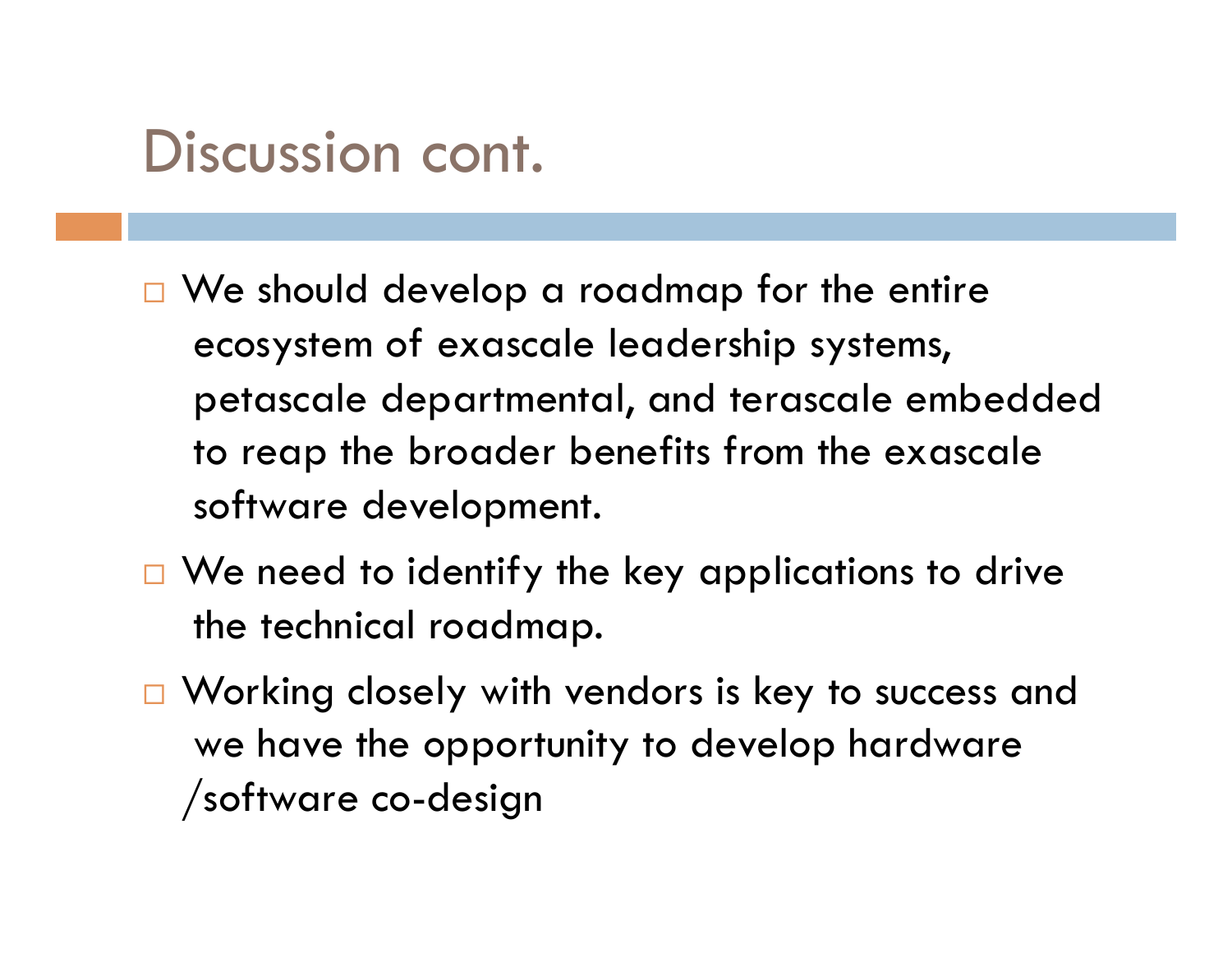## Meta Technical Issues

- $\Box$  Increase in scale
- **Heterogeneity**
- $\Box$  Efficiency
- □ Memory
- □ Co-design (hardware/software)
- ntelligent Metrics
- Dynamic adaptability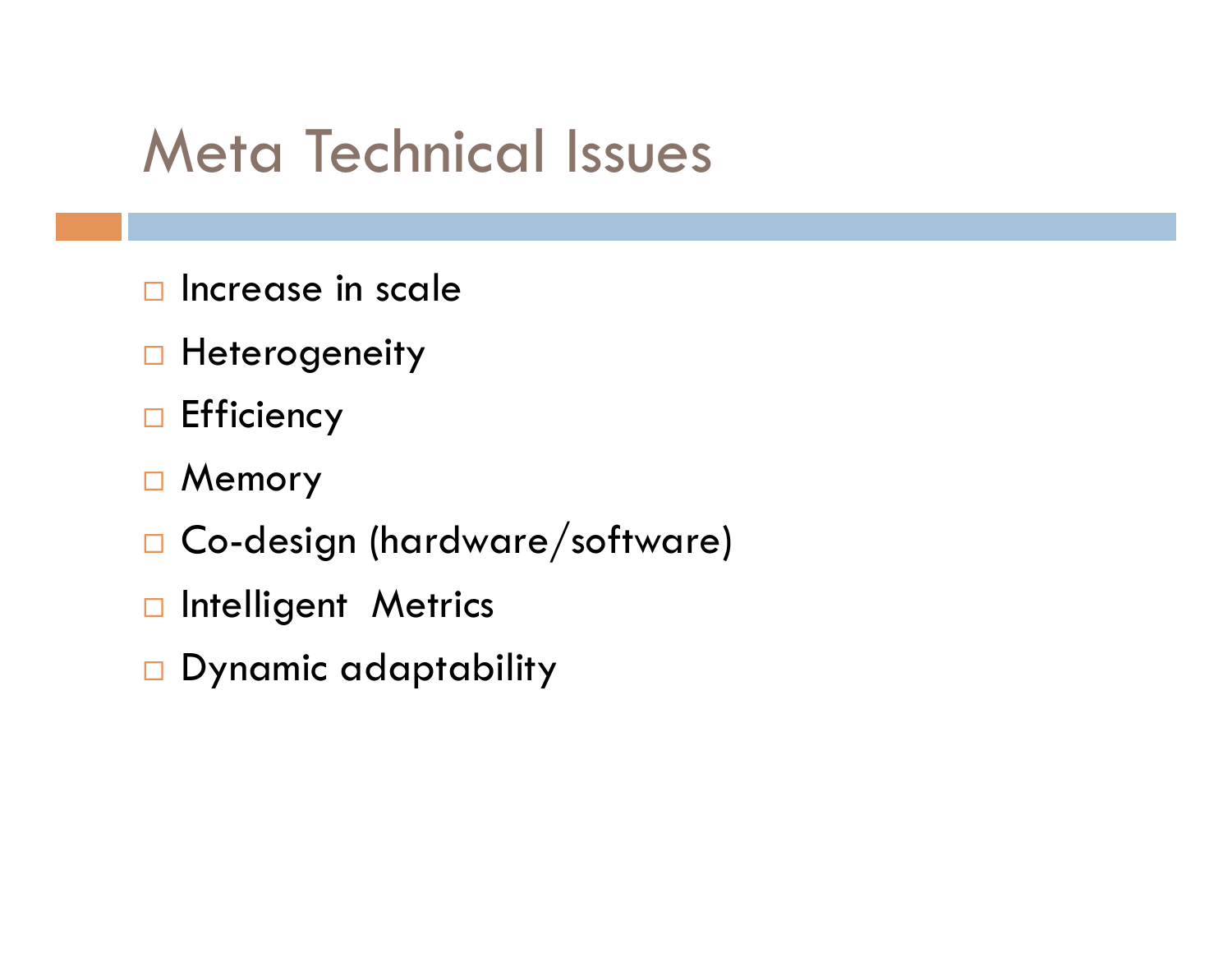## Cross cutting functional issues

- Resilience (reliability & fault tolerance)
- **Performance**
- **Programmability**
- **E** Computational model
- $\blacksquare$
- **E** Consistency & verification
- Resource Management
- **Power management**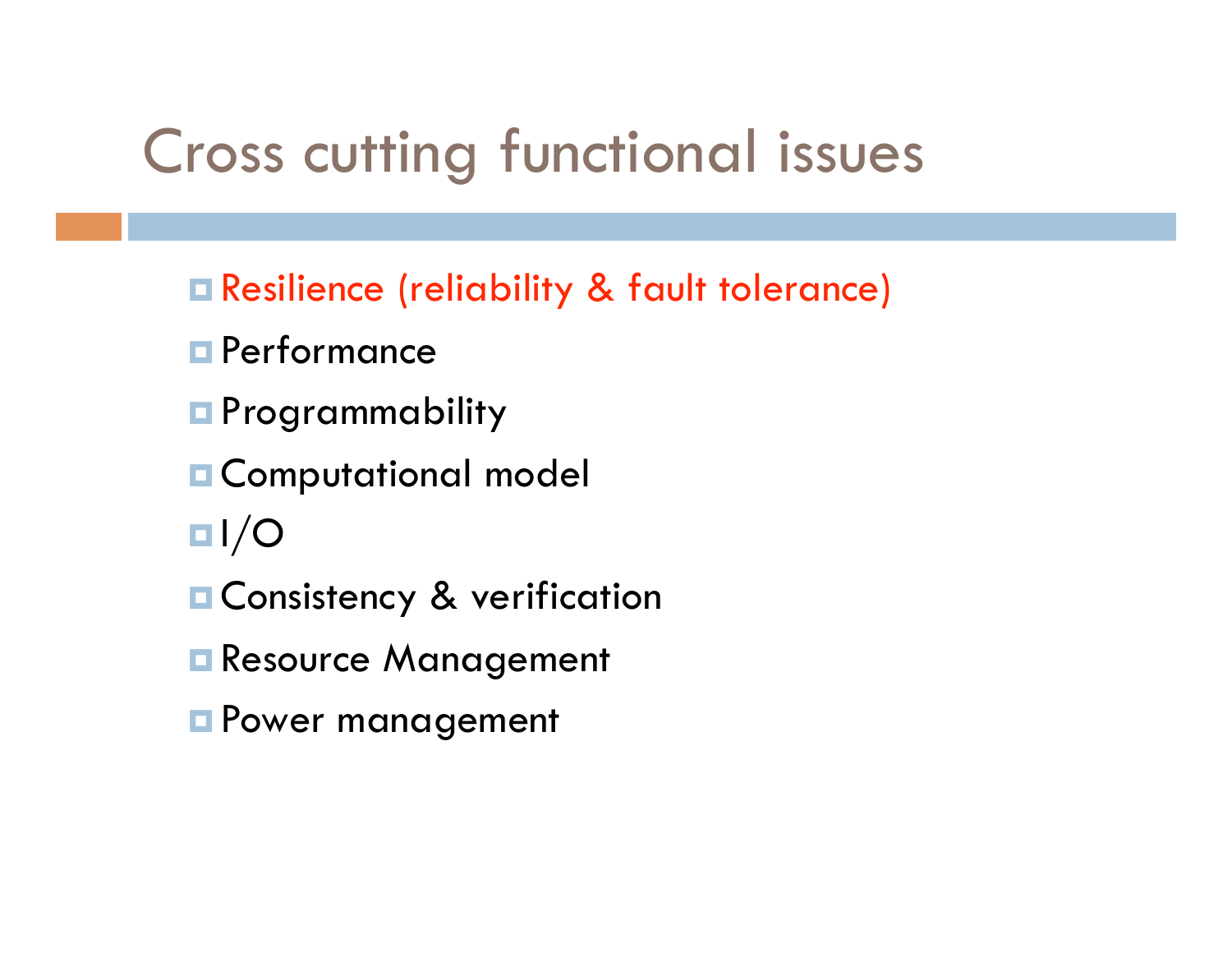### Actions

- One page description of cross cutting issues
- □ One page on co-design Sudip Dosanjh & Al Geist
- $\Box$  Development of software and activities registry Pete Beckman & Bernd Mohr & Anne Trefethen & Mike Heroux & Jean-Yves Berthou
- $\Box$  How to revolutionize process used integrating into programme Bill Kramer & David Skinner
- □ End-to-End usage workflow and workload analysis- David Skinner & Alok Choudary
- Develop software taxonomy Vivek Sarkar & Barbara Chapman & Alok Choudary
- □ Identify collaborator roles in technical R&D David Skinner & Anne Trefethen
- □ Further down road risk analysis & external review
- $\Box$  Strategic decision one track or two track approach
	- Define shareable and distinct activities 222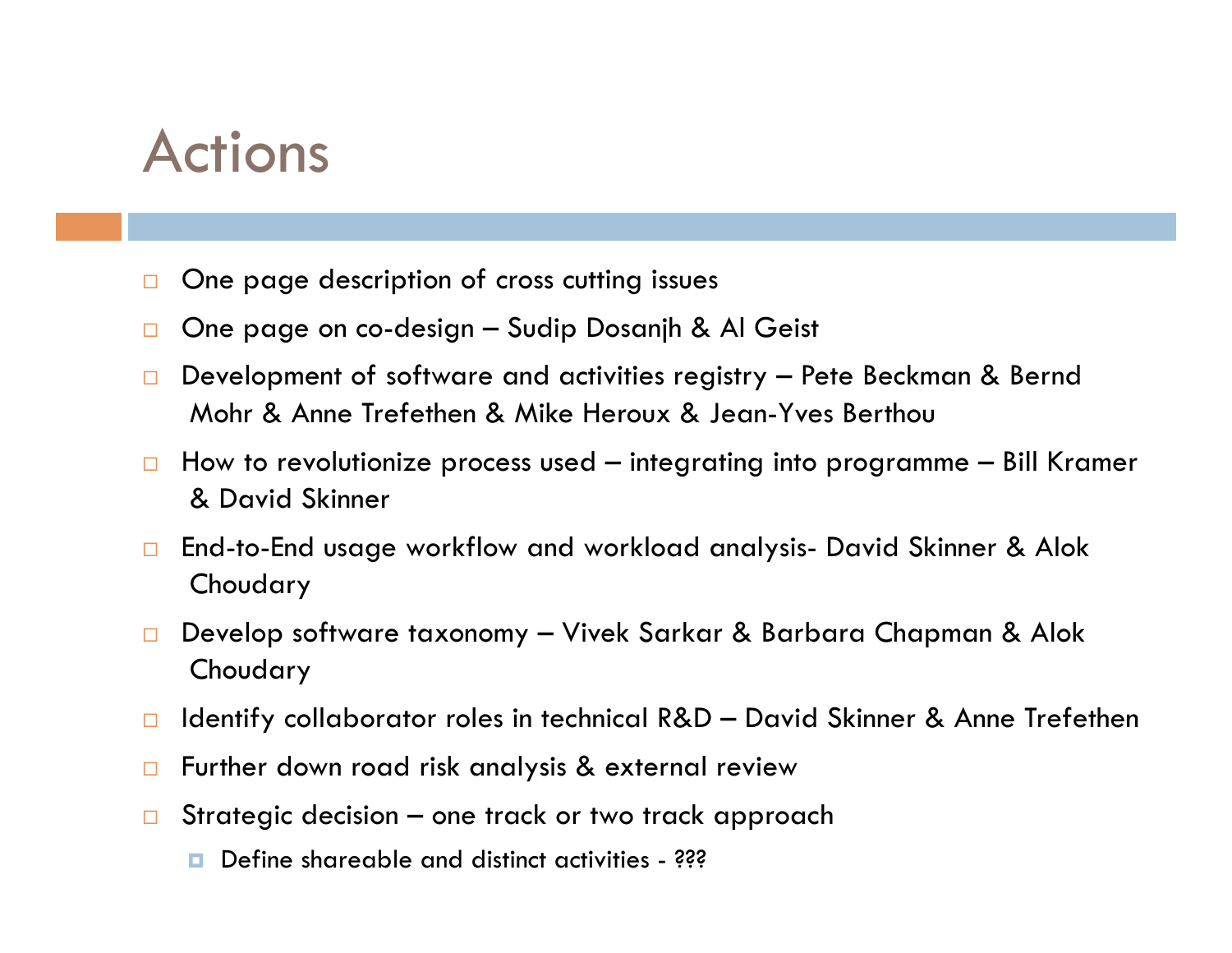## Cross cutting issues

- **Resilience (reliability & fault tolerance)** 
	- Al Geist & Bill Kramer & Nick Nystrom & Sudip Donsanjh & Franck Cappello
- **Performance** 
	- Wolfgang Nagel & Bernd Mohr & Nick Nystrom
- **Programmability** 
	- Vivek Sarkar & Jesus Labarta & Mitsuhisa Sato & Barbara Chapman
- **E** Computational model
	- **Thomas Sterling**
- $\blacksquare$   $\blacksquare$ 
	- Yutaka Ishikawa & Bill Kramer & Alok Choudhary